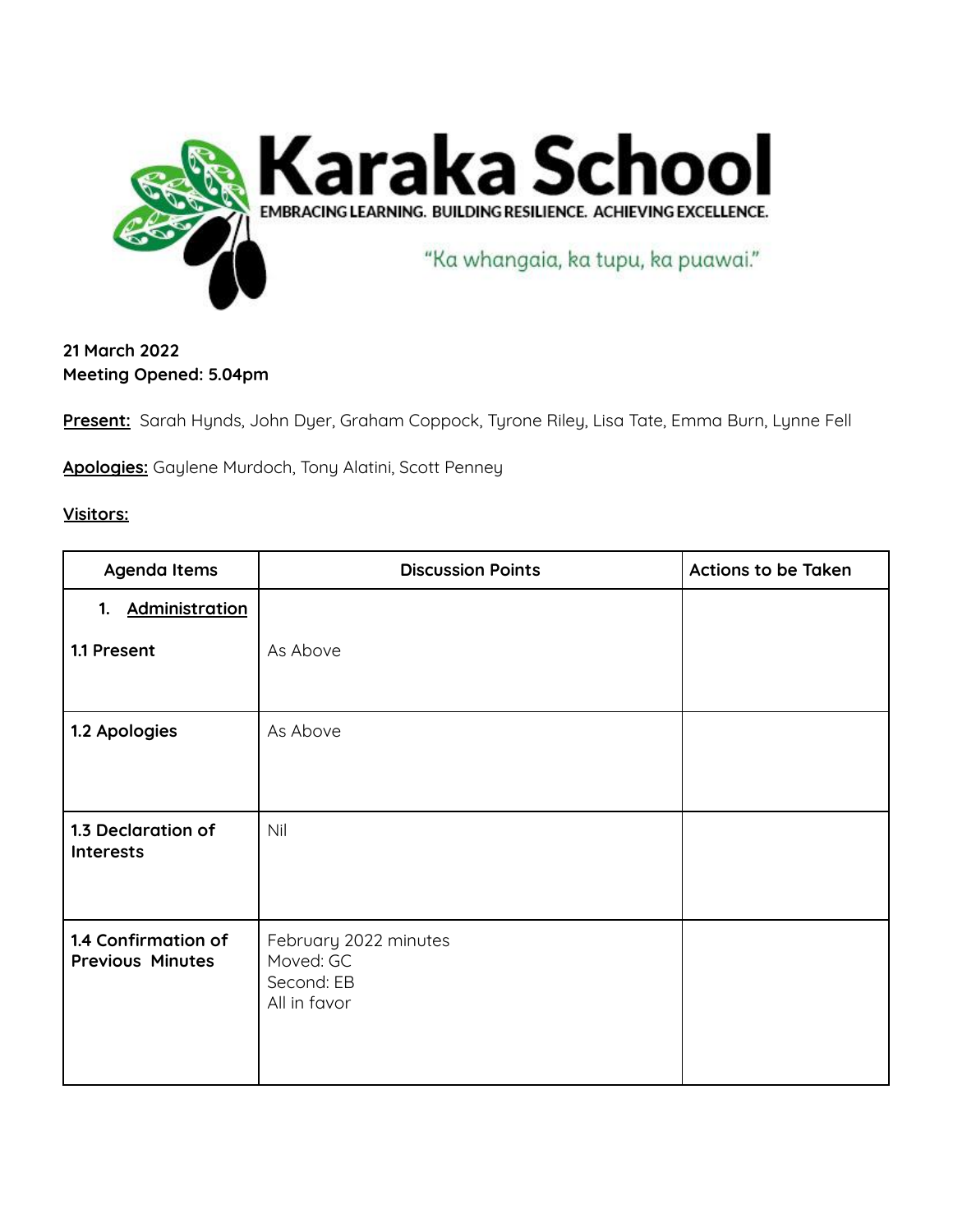| 1.5 Matters Arising:<br>See previous minutes                 | None<br>□  <br>Building wash taking place 21-25th March<br>❏                                                                                                                                                                                                                                                                                                                                                                                             |                                                                                                                                                                          |
|--------------------------------------------------------------|----------------------------------------------------------------------------------------------------------------------------------------------------------------------------------------------------------------------------------------------------------------------------------------------------------------------------------------------------------------------------------------------------------------------------------------------------------|--------------------------------------------------------------------------------------------------------------------------------------------------------------------------|
| 1.6 Correspondence                                           | To be discussed:<br>$\Box$ Refer Principal's report<br>$\Box$ Water tightness - company been out to<br>check Hall, Admin and other areas. We are<br>now awaiting an assessment report<br>$\Box$ Letter received regarding a submission<br>about an electrical substation being built in<br>the area<br>□ Neighbouring fence - look at options<br>$\Box$ New subdivision in our zone. We may need<br>to look at out of zone applications going<br>forward | Record where water is<br>coming in esp in heavy<br>rain (Hall, Pukeko)<br>LT will find out more<br>information<br>Property team will look<br>and give<br>recommendations |
| 2. Strategic<br><b>Discussions &amp;</b><br><b>Decisions</b> |                                                                                                                                                                                                                                                                                                                                                                                                                                                          |                                                                                                                                                                          |
| <b>2.0 Discussion Points</b>                                 |                                                                                                                                                                                                                                                                                                                                                                                                                                                          |                                                                                                                                                                          |
| <b>2.1 Policy Reviews</b>                                    | Refer to Principal's Report                                                                                                                                                                                                                                                                                                                                                                                                                              | Let SH know if you<br>need/find anything that<br>needs<br>changing/altering                                                                                              |
| 2.2 Decisions                                                |                                                                                                                                                                                                                                                                                                                                                                                                                                                          |                                                                                                                                                                          |
| 2.3 E Motions                                                | Nil                                                                                                                                                                                                                                                                                                                                                                                                                                                      |                                                                                                                                                                          |
| 3.<br>Monitoring<br>3.1 Property & Health<br>& Safety report | SP has spoken to neighbour re: stormwater<br>Property Committee to have a walk around<br>looking at guttering and any repairs. Also<br>look at shed on the bottom flat.                                                                                                                                                                                                                                                                                  |                                                                                                                                                                          |
| 3.2 Schoolhouse<br>report                                    | Guttering needs to be cleared                                                                                                                                                                                                                                                                                                                                                                                                                            |                                                                                                                                                                          |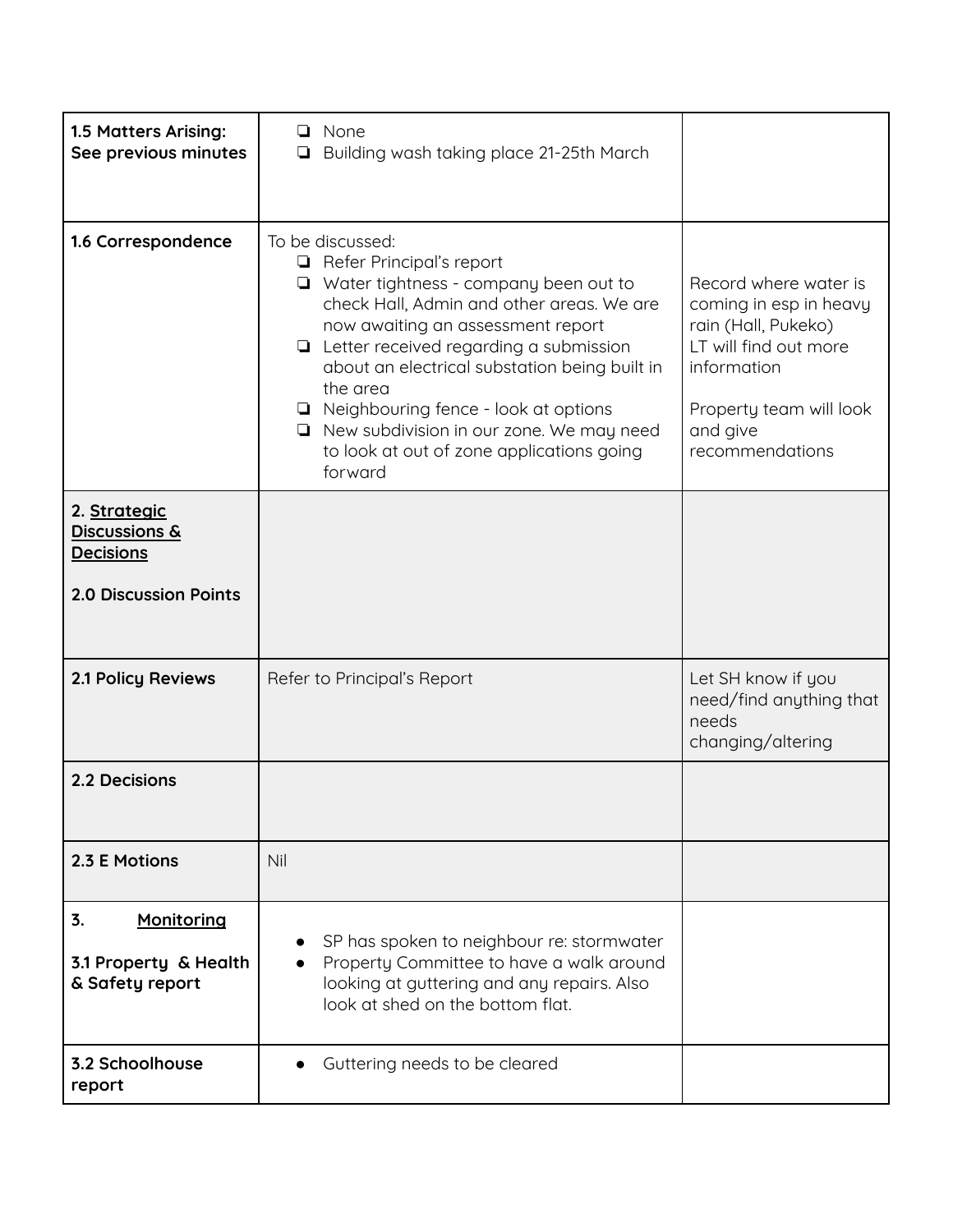| 3.3 Finance report<br>3.4 Principal's report                                                        | Monthly financial report is taken as read. Tracking<br>well to date. Discussed cyclical maintenance.<br>Moved: TR<br>Second: LT<br>All in favor<br>Taken as read. No questions. Strategic dialogue                                                                           |                                     |
|-----------------------------------------------------------------------------------------------------|------------------------------------------------------------------------------------------------------------------------------------------------------------------------------------------------------------------------------------------------------------------------------|-------------------------------------|
|                                                                                                     | and discussion undertaken as per above.<br>Evidence based math inquiry, aligns to<br>$\bullet$<br>Kahui ako<br>Discussion on COVID planning/staffing                                                                                                                         |                                     |
| 3.5 Personnel Report                                                                                | See Principal's report                                                                                                                                                                                                                                                       |                                     |
| 3.6 Cultural Report                                                                                 |                                                                                                                                                                                                                                                                              |                                     |
| Publiclu<br>4.<br><b>Excluded Business</b><br><b>4.1 Commercial</b><br>Sensitivity (if<br>required) | Motion:<br>Motion that the public be excluded for Agenda<br>Items for commercially sensitive items as per<br>section 48 of the Local Government Official<br>Information and Meeting Act. The reason being to<br>discuss a matter of commercial sensitivity.<br>All in favour | Time in: -<br>Time Out: -           |
| 4.2 Personnel (if<br>required)                                                                      | Motion: SH<br>Motion that the public be excluded for Agenda<br>Items for personnel as per Section 48 of the Local<br>Government Official Information and Meeting Act.<br>The reason being to discuss a matter relating to<br>personnel.<br>All in favour                     | Time in: 6.06pm<br>Time Out: 6.09pm |
| 4.3                                                                                                 | Confirmation of PEB minutes (February meeting)<br>Moved: SH<br>Seconded: JD                                                                                                                                                                                                  |                                     |
| 5. Meeting Closure                                                                                  | Agenda Items:                                                                                                                                                                                                                                                                |                                     |
| 5.1 Next Meeting                                                                                    | 16th May                                                                                                                                                                                                                                                                     |                                     |